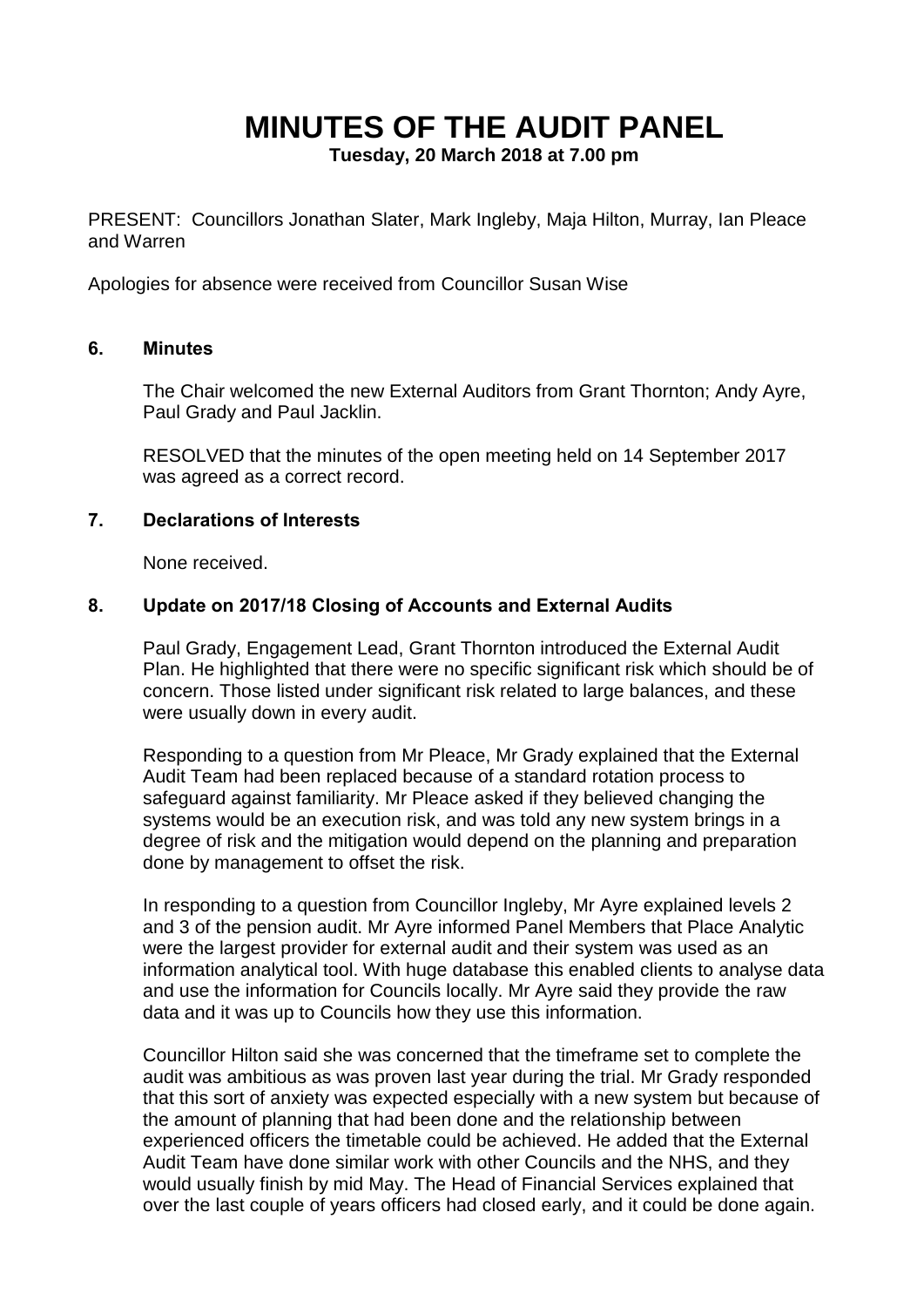Andy Ayre, Audit Manager, Grant Thornton introduced the Pension Fund Audit Plan and explained how levels 2 and 3 investments were valued and the risks associated with these two levels.

RESOLVED that the report be noted.

# **9. Grant Thornton's Certification of Work for LBL for Year Ended 31 March**

Mr Ayre introduced the report. Panel Members noted that it was a requirement for Grant Thornton to certify the Housing Benefit subsidy claim submitted by Lewisham Council. It was noted that the certification typically take place six to nine months after the claim period and represented a final but important part of the process to confirm the Council's entitlement to funding.

Panel Members asked if the incident was similar to previous ones and were told that this was similar going back 3 years, and the situation had become complex because of the economy and zero hour contracts. Panel Members asked what was being done to address the error and were told that Housing Benefit officers were looking at quality control. The Audit Manager also stated that for 2018/19 the housing benefits team would be analysing the errors to see what controls could be put in place to address them. The Head of Financial Services said officers were also looking at putting in robotics to deal with these errors.

RESOLVED that the report be noted.

#### **10. Risk Management Strategy**

The Head of Corporate Resources introduced the report and explained the reason for the report and the important changes that had been made.

Carole Murray asked whether there was a separate policy document, and was told it was just one document. Stephen Warren noted table 5 of the report that measured success and the objectives that measured success. He asked how officers assessed the completeness of the risk registers.

The Head of Corporate Resources said measurements did not take place, as the Internal Control Board review them. It was noted that Directors have to make the changes they want. He said the risks were published in the Management Report which goes to Mayor and Cabinet bimonthly. The Head of Corporate Resources said the report would state the action being taken and plans for the future. It was noted that the measures of success would not be formally recorded in the report.

In response to a question the Head of Corporate Resources said the activity was what was being measured. He acknowledged that the objectives in the report were not consistent and said officers would tidy up the report. The Head of Corporate Resources explained that examples had been given in the register as risk descriptors, and these rated highly on the risk register to encourage people to think broadly about the worst that could happen.

#### **Action >>>>>> Head of Corporate Resources**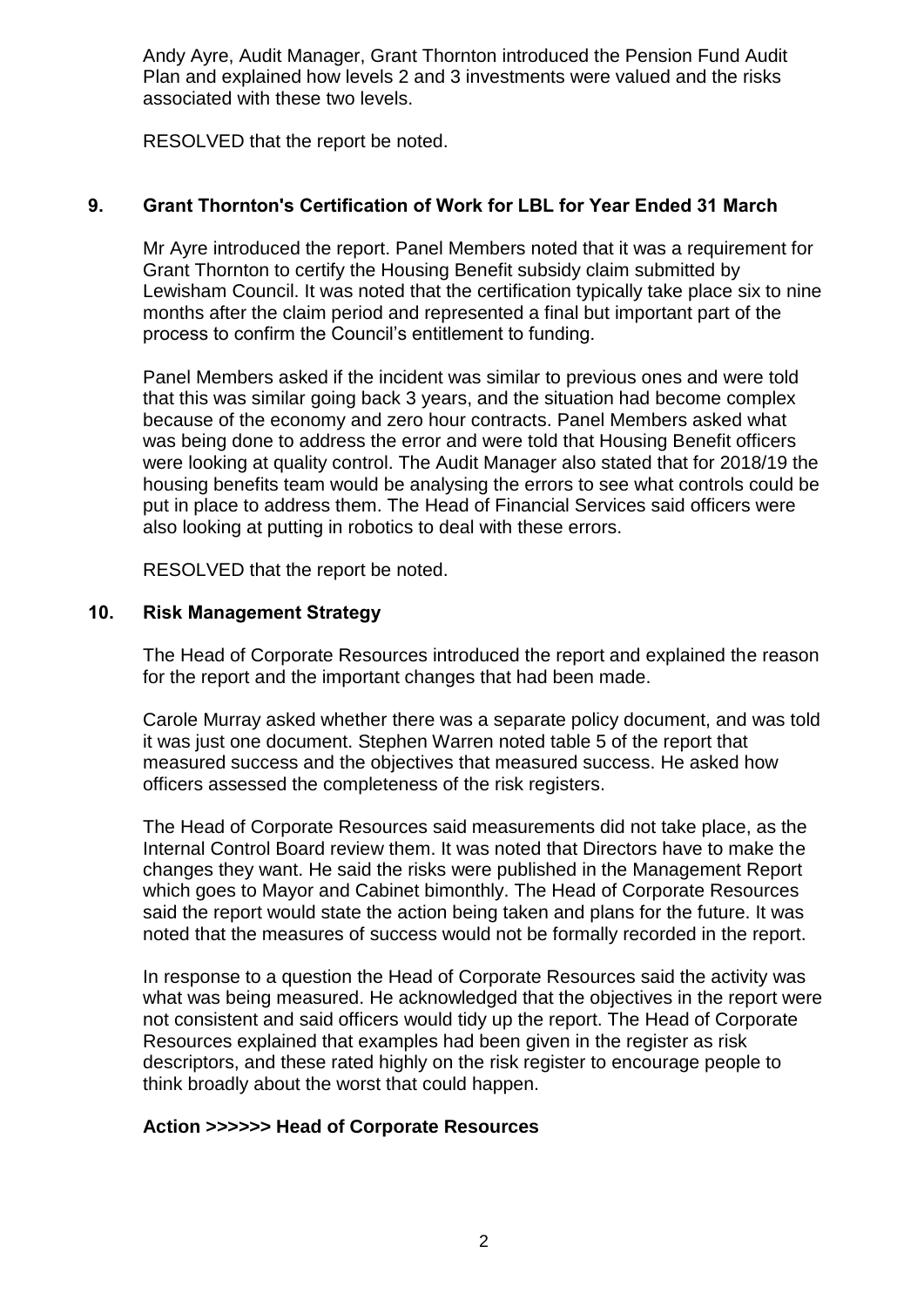RESOLVED that the report be noted.

# **11. Internal Audit Update and Plan**

The Head of Corporate Resources introduced the report which covered progress against the internal audit plans, annual audit plans for 2018/19, and progress of implementation of internal audit recommendations. He highlighted that officers were 4/5 weeks behind the intended point but the audit would be completed by June 2018. The Audit Manager informed the Panel that the audit plan would change significantly next year as a new team would be in place, plus a new finance system, as officers wanted to ensure the finance system was right.

The Head of Financial Services informed Panel Members that officers were looking at rebasing the program. He said the original plan was to go live in April 2018, but the plan now was that core Human Resources, Organogram Plan, ERP-Finance and Procurement would go live in May 2018. Payroll and the rest of Human Resources would probably be a soft go live in July 2018 with a plan to go live in October 2018. Panel Members were told this was mainly because data migration was causing a lot of problems.

Panel Members noted that there were a lot of things to put in place; key users training, user acceptance, and integration testing. Budget holders were receiving information to ensure they know what they need to do. The Head of Financial Services said they have a 1 week gap to test things, and this would prove very challenging.

Mr Pleace said he was confident the system would not go live in May, there was a lot of work to be done and by nature these things were problematic. He said 1 week to test things was unrealistic. Mr Pleace said he was concerned that Panel Members were not getting enough information on financial data. Stephen Warren said it should be the same information budget holders receive. The Head of Financial Services said if Panel Members needed additional reports officers were happy to provide these. He said data was important to this work, and the business readiness could be challenging. Mr Pleace said data and business readiness were key to the process.

Carole Murray said she could understand officers not being able to do more testing but she hoped they were adding value to the work, and maybe in the annual report officers could say how much audit hours had been involved. Councillor Ingleby asked how much it cost to review the new school trading website, and officers said this figure could be added to the audit. Officers said they were not trying to audit management decisions but wanted to see how they got to their decision. Councillor Ingleby asked whether the information on the types of controls and recommendations made was comprehensive, and was told the overall analysis would be done on the annual assurance report. Councillor Ingleby asked whether this report would be going to the Pension Board, it was noted that this was the case.

Mr Warren said he was concerned that as stated in paragraph 9.3 of the report managers were closing off recommendations as completed when thy have not done the work. Officers responded that sometimes managers think they had done or completed the work, but when checked by the audit team, auditors realise the